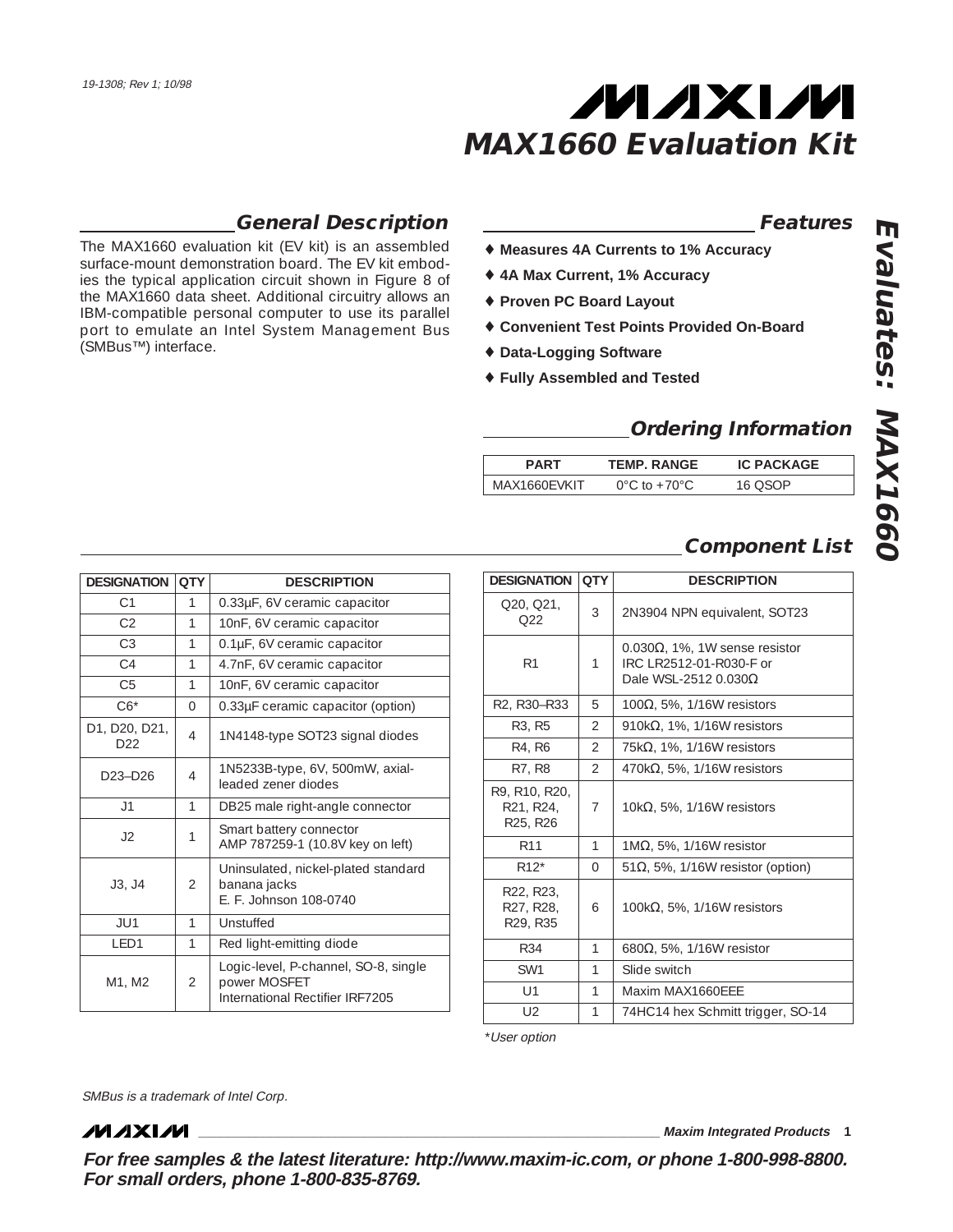### **Component Suppliers**

| <b>SUPPLIER</b>            | <b>PHONE</b>     | <b>FAX</b>       |
|----------------------------|------------------|------------------|
| Dale<br>Sense Resistors    | (402) 564-3131   | $(402)$ 563-6418 |
| International<br>Rectifier | $(310)$ 322-3331 | $(310)$ 322-3332 |
| IRC.                       | (512) 992-7900   | (512) 992-3377   |

\*Please indicate that you are using the MAX1660 when contacting these suppliers.

## **\_\_\_\_\_\_\_\_\_\_\_\_\_\_\_\_\_\_\_\_\_\_\_\_\_Quick Start**

#### **Equipment Required**

Before you begin, you will need the following equipment:

- A battery pack
- An appropriate charger
- An appropriate load
- An IBM PC-compatible computer running Windows 3.1™ or Windows 95™
- A spare parallel printer port (this is a 25-pin socket on the back of the computer)
- A standard 25-pin, straight-through, male-to-female cable to connect the computer's parallel port to the Maxim EV kit (optional). Or, the EV kit can be plugged directly into the parallel printer port.
	- **Procedure**
- 1) Connect the battery pack to the board at connector J2. Total battery-pack voltage should be within the 4V to 28V range accepted by the MAX1660. The battery cells may be of any rechargeable chemistry, such as NiCd, NiMH, or Li-Ion. The battery pack will later be charged and discharged through the PACK+ and PACK- terminals; however, leave PACK+ unconnected until the software is started.

Powering the EV kit with a power supply that is not isolated from the computer creates a ground loop, degrading measurement accuracy by 50% or more.

- 2) Connect the board to the computer's parallel printer port. The parallel port is typically labeled LPT or PRINTER. **To avoid damaging the EV kit or your computer, make sure you are using the parallel printer port and not a 25-pin SCSI port or any other connector that is physically similar to the 25-pin parallel printer port.**
- Windows 3.1 and Windows 95 are trademarks of Microsoft Corp.
- 3) The MAX1660.EXE software program can be run from the floppy or from a hard drive. Simply use the Windows program manager to run the program. If desired, you may use the INSTALL.EXE program to copy the files and create icons for them in the Windows 3.1 Program Manager (or the Windows 95 Start Menu).
- 4) Start the MAX1660 program by opening its icon in the Program Manager (or Start Menu).
- 5) The program prompts you to select the correct parallel port. An auto-detect routine attempts to identify the correct port and highlights it as the default choice.
- 6) Apply the load or charger and observe the charge or discharge current readings on the main window display.

### **Detailed Description \_\_\_\_\_\_\_\_\_\_\_\_\_\_\_\_\_\_\_\_\_\_\_\_\_of Software**

The battery pack can be charged and discharged through the PACK+ and PACK- terminals. When a load is connected across the PACK+ and PACK- terminals, the discharge current is measured and displayed. If the load current exceeds the overcurrent trip threshold, MOSFET M1 turns off, disconnecting the load.

#### **Main Display**

The charge and discharge counters are automatically displayed in either decimal or hexadecimal, along with the corresponding charge count and the calculated current values. The **Clear Counters** button commands the MAX1660 to clear its charge and discharge counters, and it also restarts the integration timer.

The display is automatically updated at the rate selected by the **Integration Time** control. This automatic update can be turned off by unchecking the **Automatically Update Displays** check-box.

The INT signal is checked several times per second, and the **Interrupt** box indicates if it is low. To clear the interrupt, click on the **Clear Interrupt** button.

When the Fuel Gauge Off control is activated, the software automatically activates **Disconnect Battery** and **Disconnect Load** to protect the battery. Unchecking either **Disconnect Battery** or **Disconnect Load** automatically unchecks **Fuel Gauge Off.**

The **Calibrate** check-box controls the OFFSETMEAS bit in the configuration word. When active, the Coulomb counter is disconnected from the sense resistor, revealing the offset voltage (which appears as an offset current in this display.)

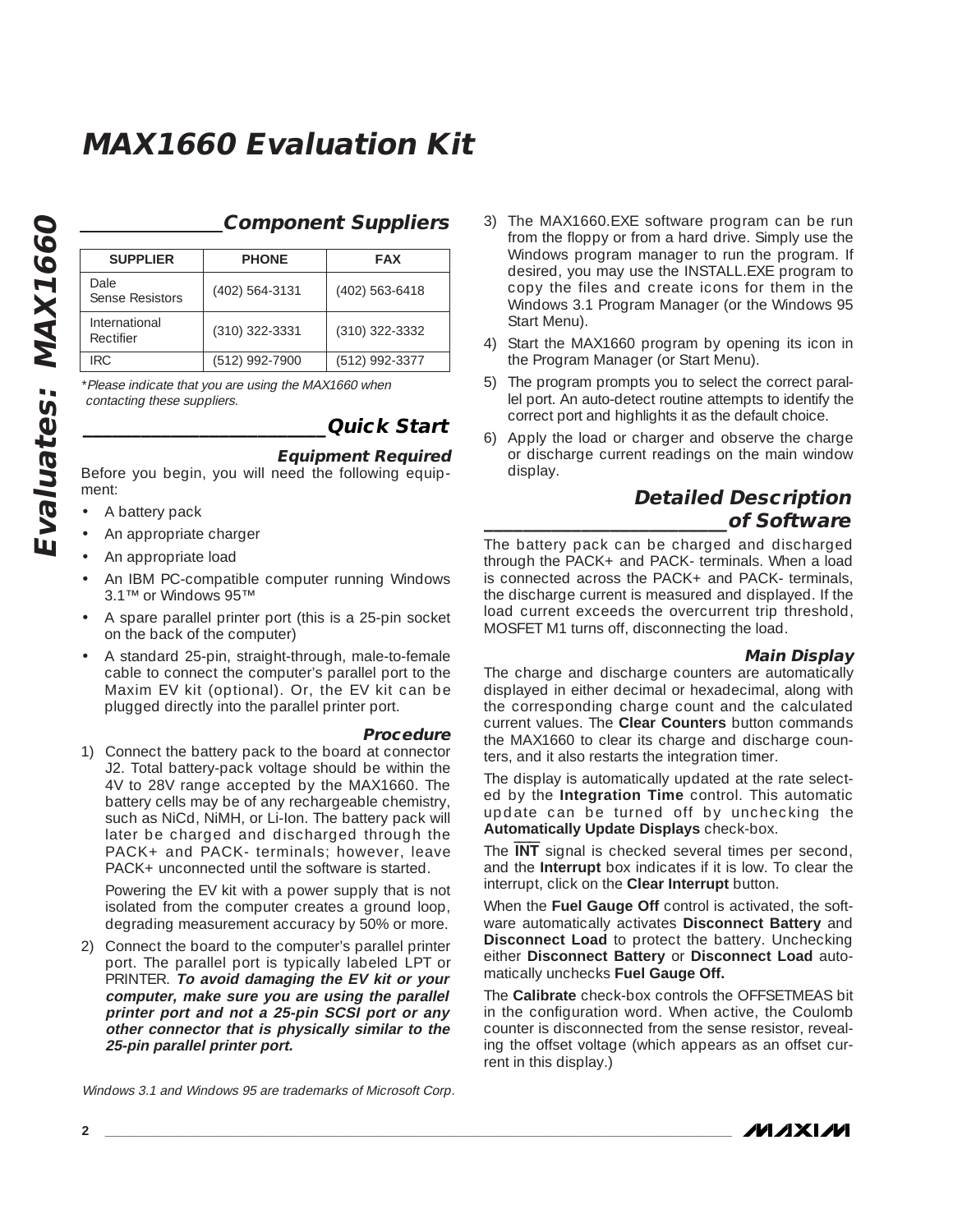#### **Register Display**

The MAX1660 register values can be displayed in 32-bit binary format by selecting **Registers** from the MAX1660 menu. This command opens a window that updates five times per second, independent of the main display's integration time control. The **Compare Register** group in the main window selects the charge or discharge register.

#### **Sense-Resistor Value**

The effect of different current-sense resistors can be shown by selecting the **Sense Resistor** command from the MAX1660 menu. This command opens a window that displays the assumed sense resistor value, as well as the conversion gain calculations resulting from that value. For correct current display, the sense-resistor value should match the actual value of R<sub>CS</sub> (which is R1 on the EV kit board).

**SMBus Menu** The SMBus menu allows individual SMBus operations to be performed. The main window continues independently performing its own SMBus transactions unless the **Automatic Update Displays** box is unchecked.

The SMBus dialog boxes accept numeric data in binary, decimal, or hexadecimal. Hexadecimal numbers should be prefixed by \$ or 0x. Binary numbers must be exactly 8 or 16 digits.

#### **Accuracy Limitations under Windows**

Charge or discharge current can be measured by sampling the counter value at intervals and calculating:

Current = (increase in counter value) / (time interval in seconds x conversion gain)

When calculating charge or discharge current, there is an inherent measurement error of one count or less in each integration period, due to fractional counts during the integration period. There is also a processordependent measurement uncertainty in the integration time. A crystal-controlled microcontroller with no other tasks can easily have less than 1µs of uncertainty, whereas the EV kit software under Windows has an uncertainty of 10,000µs. Longer integration time reduces this measurement error. The current measurement error due to timing jitter is displayed in the main window under the heading "uncertainty".

To accurately measure load current, the program must accurately measure the time interval between counter reads. The counter value is latched on the falling edge of the ACK clock pulse during the SMBusReadWord (address 0x83, command 0x82). Refer to the MAX1660 data sheet.

### **Accuracy Limitations under DOS**

To allow evaluation of the MAX1660 without the currentmeasurement errors caused by Windows, use the DOS1660 program. This menu-driven program provides rudimentary access to the MAX1660, with stable timing. An oscilloscope can be used to observe a read diagnostic strobe that appears on pins 5 and 13 of the parallel port. To start the DOS1660 program, click on the DOS1660 menu item, or exit Windows and run DOS1660.EXE.

### **Detailed Description \_\_\_\_\_\_\_\_\_\_\_\_\_\_\_\_\_\_\_\_\_\_\_\_of Hardware**

U1, the MAX1660, is a digitally controlled fuel-gauge interface that accurately monitors charge and discharge currents. C6 and C1 bypass the power supply. R1 is the noninductive current-sense resistor. It is Kelvin connected to reduce error at high currents. R3–R6 set the overcurrent trip thresholds. MOSFETs M1 and M2 are used by the overcurrent protection circuitry to interrupt the discharge and charge paths, respectively. D1 and R11 would typically be used by a microcontroller to implement a hard-shutdown mode. Refer to the MAX1660 data sheet for more discussion of the standard application circuit.

The SMBus interface circuitry consists of J1, D20–D26, LED1, Q20, Q21, Q22, R20–R35, and U2. This part of the circuit provides the 2-wire clock and data interface, as well as a GPIO output (used for shutdown control) and an interrupt input. When the board is not plugged into an IBM PC parallel port, the clock and data lines can be driven externally, and the GPIO output is controlled by switch SW1. The LED lights up whenever the interrupt signal is at a logic-low level.

If desired, the EV kit can be driven with a user-supplied SMBus 2-wire interface. Connect it to the DGND, SCL, and SDA pads on the board.

### **\_\_\_\_\_\_\_\_\_\_\_\_\_\_\_\_\_\_\_Interface Details**

A complete smart-battery solution is far beyond the scope of this manual; however, there are a few details that the software designer must know in order to successfully use this device.

#### **Reading 32-Bit Counters**

To accurately measure supply current, the program must accurately measure the time interval between counter reads. During the read-word protocol, begin the integration time at the falling edge of the ninth clock pulse of the command byte. Not counting the start condition, this is the 18th falling edge of the clock during SMBusReadWord (address 0x8e, command 0x82).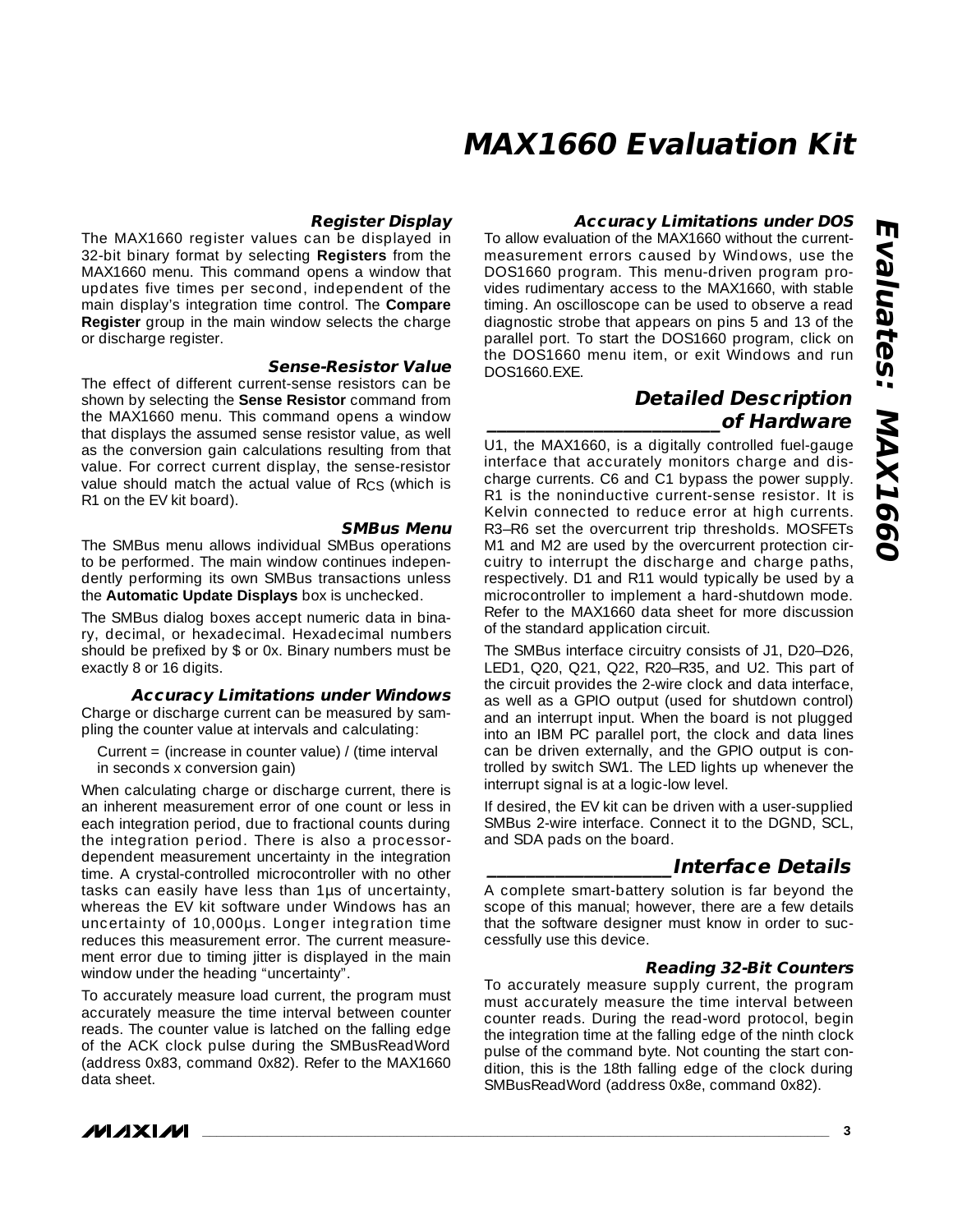When reading the 32-bit charge or discharge counter<br>value, read the low word first (command 0x82) followed<br>by the high word (command 0x83). This sequence<br>latches the counter value and prevents the data from<br>read operation. value, read the low word first (command 0x82) followed by the high word (command 0x83). This sequence latches the counter value and prevents the data from being corrupted if there is a 16-bit carry during the read operation. See Listing 1.

#### **Soft Shutdown**

When turning the fuel gauge off (SOFTSHDN =  $1$ ), disconnect the battery (OCHI = 1, ODLO = 0) and the load (ODHI =  $1$ , ODLO = 0). When the fuel gauge is inactive, the overcurrent protection is disabled. Leaving the

battery or the load connected with the fuel gauge off can destroy the FETs if a short-circuit condition occurs. See Listing 2.

#### **Optional Offset Calibration**

The MAX1660's input offset is quite low; however, it can be measured by setting OFFSETMEAS = 1. When offset-measurement mode is active, the charge and discharge currents cannot be monitored, so disconnect the battery (OCHI = 1, OCLO = 0) and the load (ODHI  $= 1$ , ODLO  $= 0$ ). See Listing 3.

| <b>Read Charge or Discharge Counter</b>                 |
|---------------------------------------------------------|
|                                                         |
| IF charge counter requested THEN                        |
| configuration = configuration OR (0000 0000 0100 0000)  |
| END IF                                                  |
| IF discharge counter requested THEN                     |
| configuration = configuration AND (1111 1111 1011 1111) |
| <b>END IF</b>                                           |
| SMBusWriteWord (0x8E, 0x04, configuration)              |
| counter $low = SMBusReadWord (0x8E, 0x82)$              |
| counter high = SMBusReadWord (0x8E, 0x83)               |
|                                                         |

Listing 1. Reading 32-Bit Counters

| <b>ShutDown</b>                                                                                       |             |
|-------------------------------------------------------------------------------------------------------|-------------|
| configuration = configuration OR (0000 0010 0000 1010)<br>SMBusWriteWord (0x8E, 0x04, configuration)  | :set bits   |
| WakeUp                                                                                                |             |
| configuration = configuration AND (1111 1101 1111 0000)<br>SMBusWriteWord (0x8E, 0x04, configuration) | :clear bits |
|                                                                                                       |             |

Listing 2. Soft Shutdown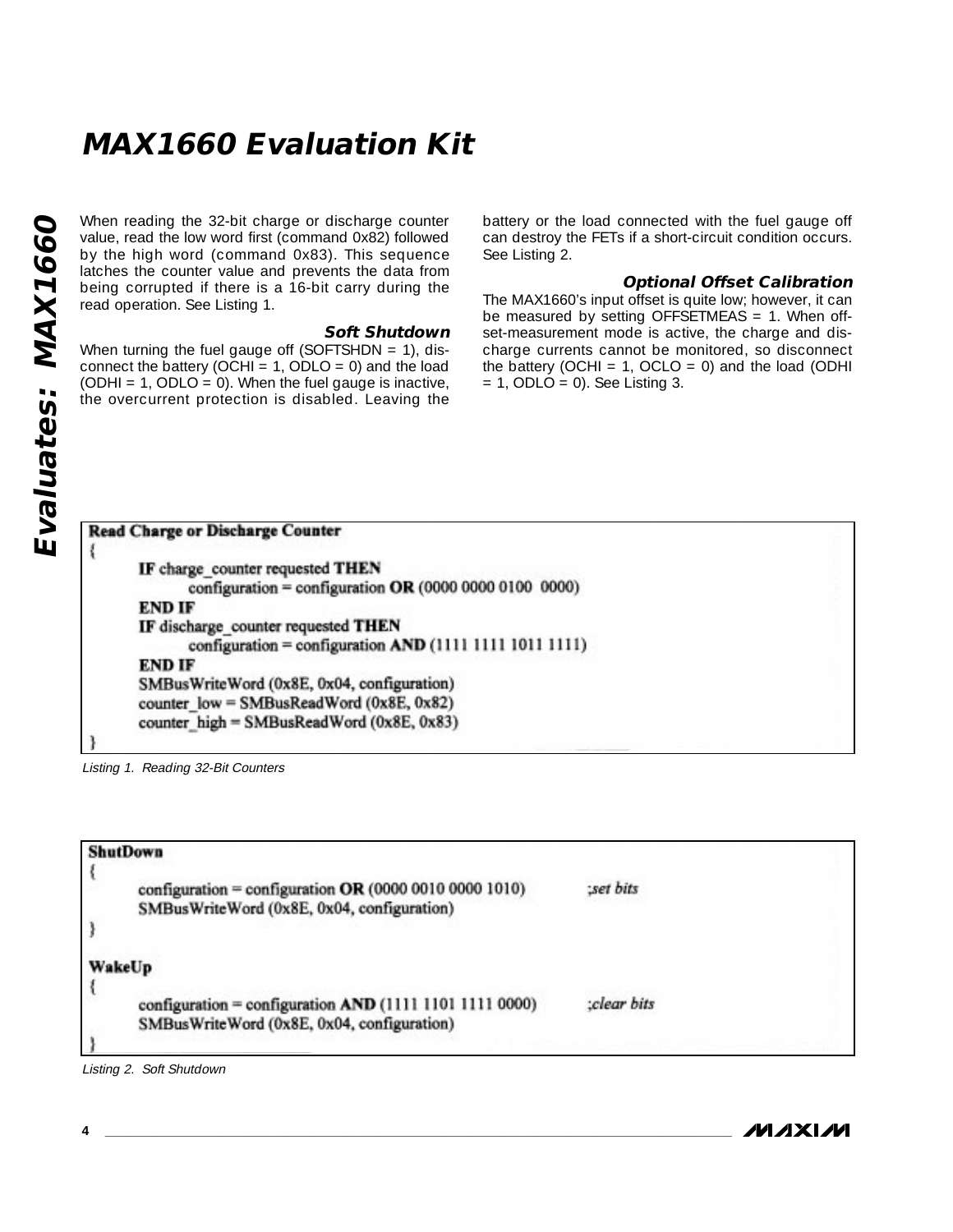| <b>MeasureOffset</b>                                                                                                                   |                                      |
|----------------------------------------------------------------------------------------------------------------------------------------|--------------------------------------|
| configuration = configuration OR $(0000 0001 0010 1010)$                                                                               | :set bits: offsetmeas, clear counter |
| SMBusWriteWord (0x8E, 0x04, configuration)                                                                                             |                                      |
| WAIT for one integration period                                                                                                        |                                      |
| (The actual integration period is between the SMBusWriteWord above and the command                                                     |                                      |
| acknowledge clock falling edge in the SMBusReadWord (0x8E, 0x82) as described                                                          |                                      |
| in the "Reading 32-bit Counters" section.)                                                                                             |                                      |
| status = SMBusReadWord (0x8E, 0x84)                                                                                                    |                                      |
| IF CHARGESTATUS bit of status is set THEN                                                                                              |                                      |
| The offset current should be subtracted from charge and added to discharge<br>configuration = configuration OR $(0000 0000 0100 0000)$ |                                      |
| <b>ELSE</b>                                                                                                                            |                                      |
| The offset current should be added to charge and subtracted from discharge                                                             |                                      |
|                                                                                                                                        |                                      |
| <b>END IF</b>                                                                                                                          |                                      |
| SMBusWriteWord (0x8E, 0x04, configuration)                                                                                             |                                      |
| offset low = SMBusReadWord (0x8E, 0x82)                                                                                                |                                      |
| offset high = SMBusReadWord (0x8E, 0x83)                                                                                               |                                      |
| configuration = configuration AND (1111 1110 1101 0000)                                                                                | :clear bits                          |
| SMBusWriteWord (0x8E, 0x04, configuration)                                                                                             |                                      |
|                                                                                                                                        |                                      |

Listing 3. Measuring Offset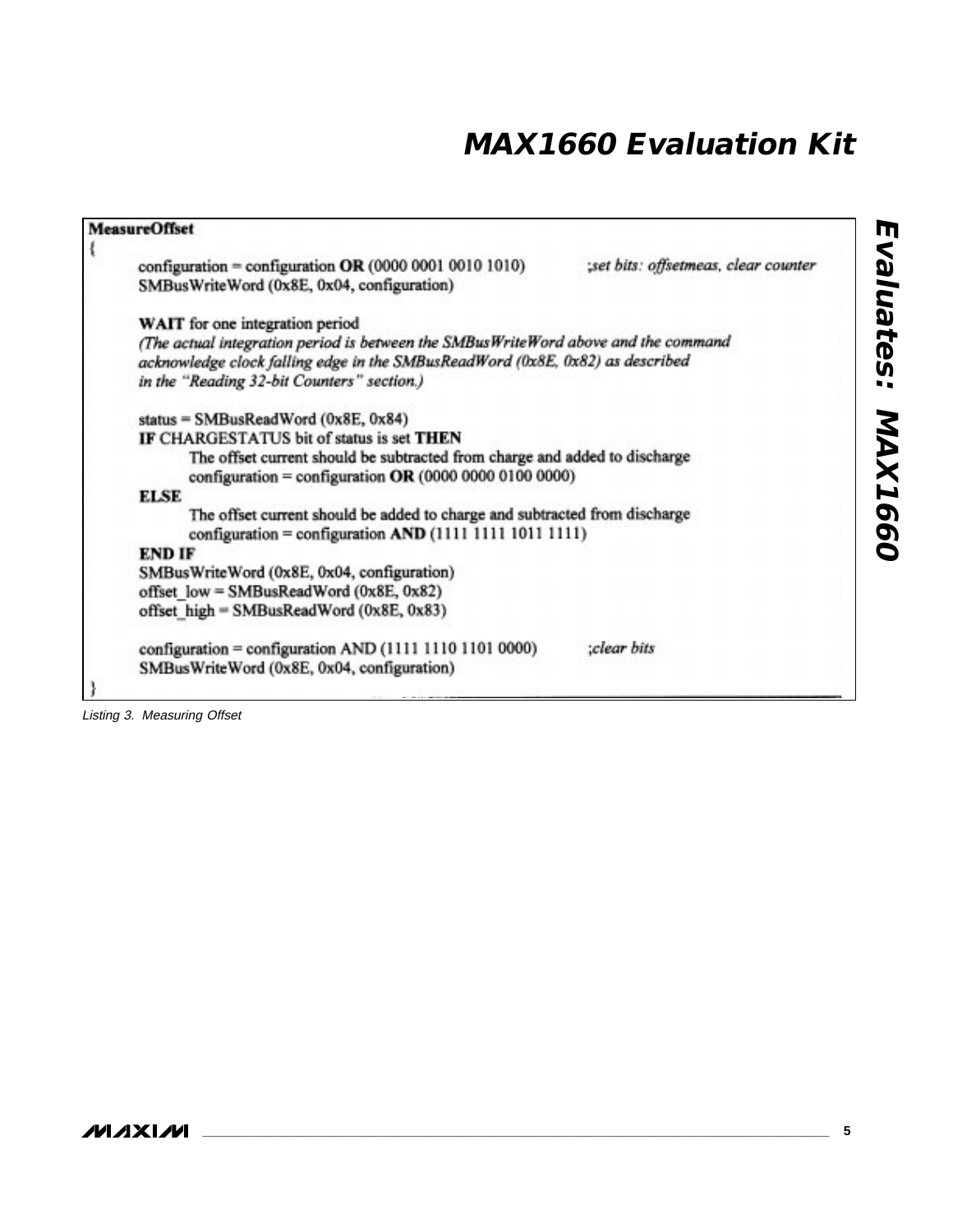**Evaluates: MAX1660**  Evaluates: MAX1660



Figure 1. MAX1660 EV Kit Schematic

**MAXIM**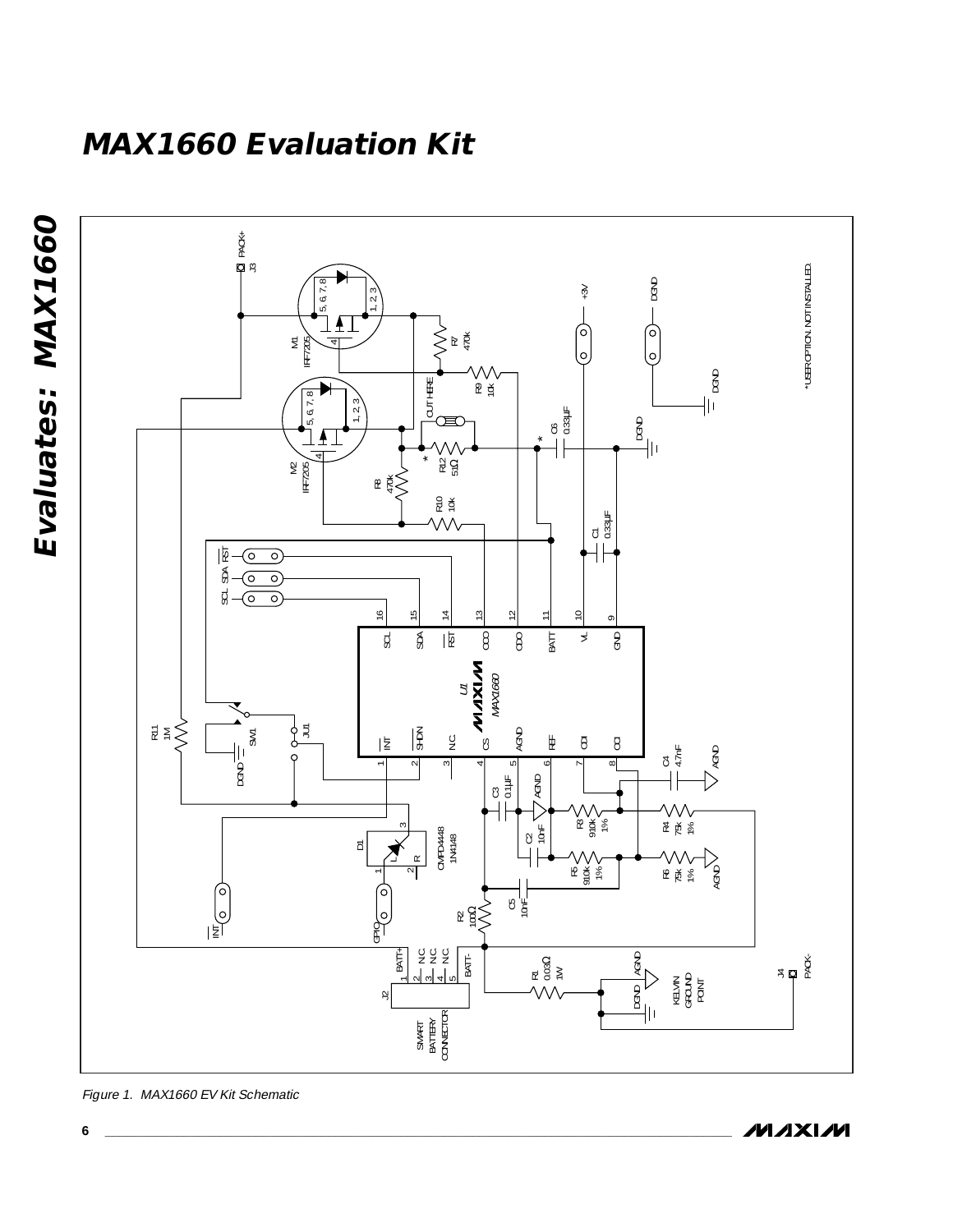

Figure 1. MAX1660 EV Kit Schematic (continued)

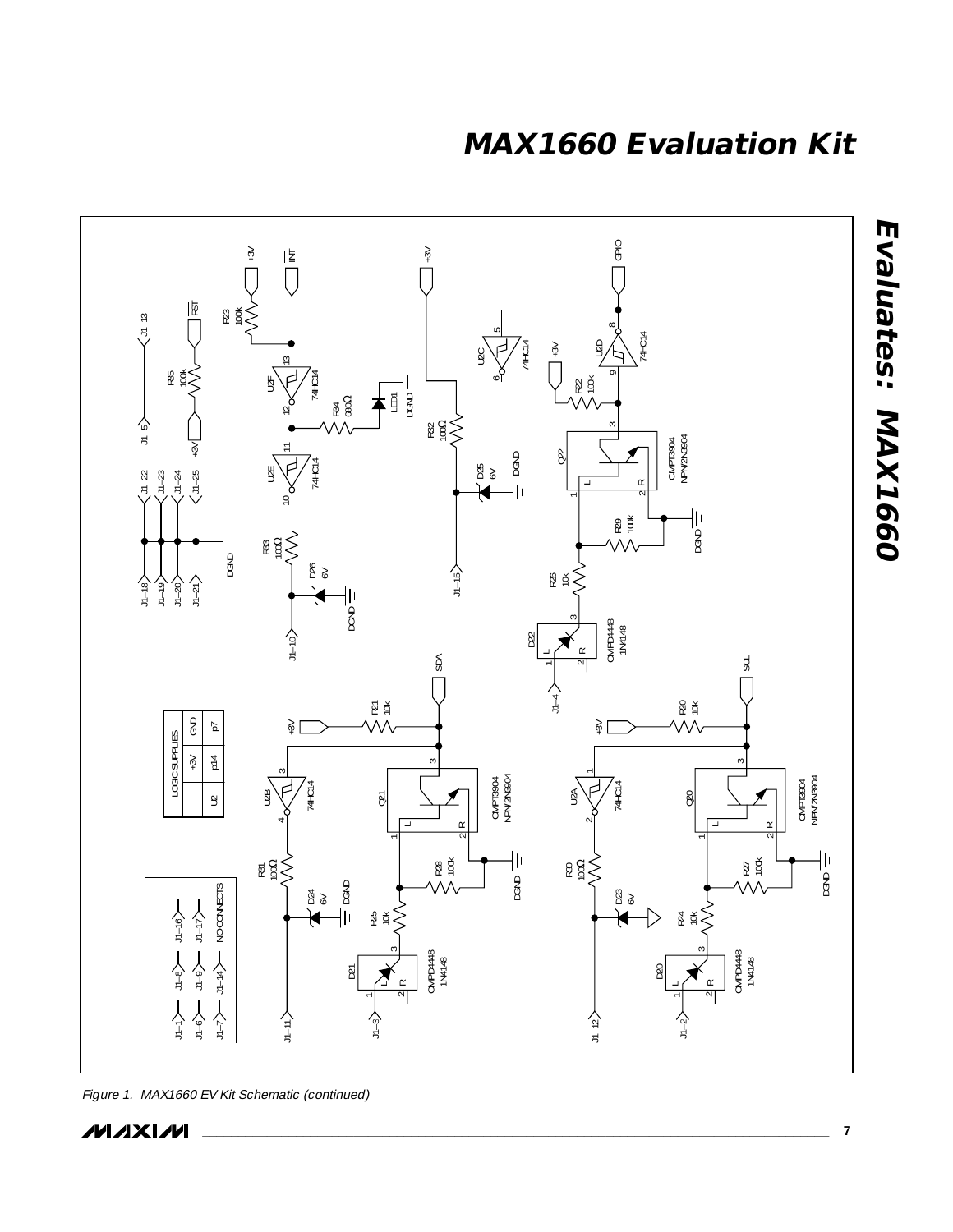

Figure 2. MAX1660 EV Kit Component Placement Guide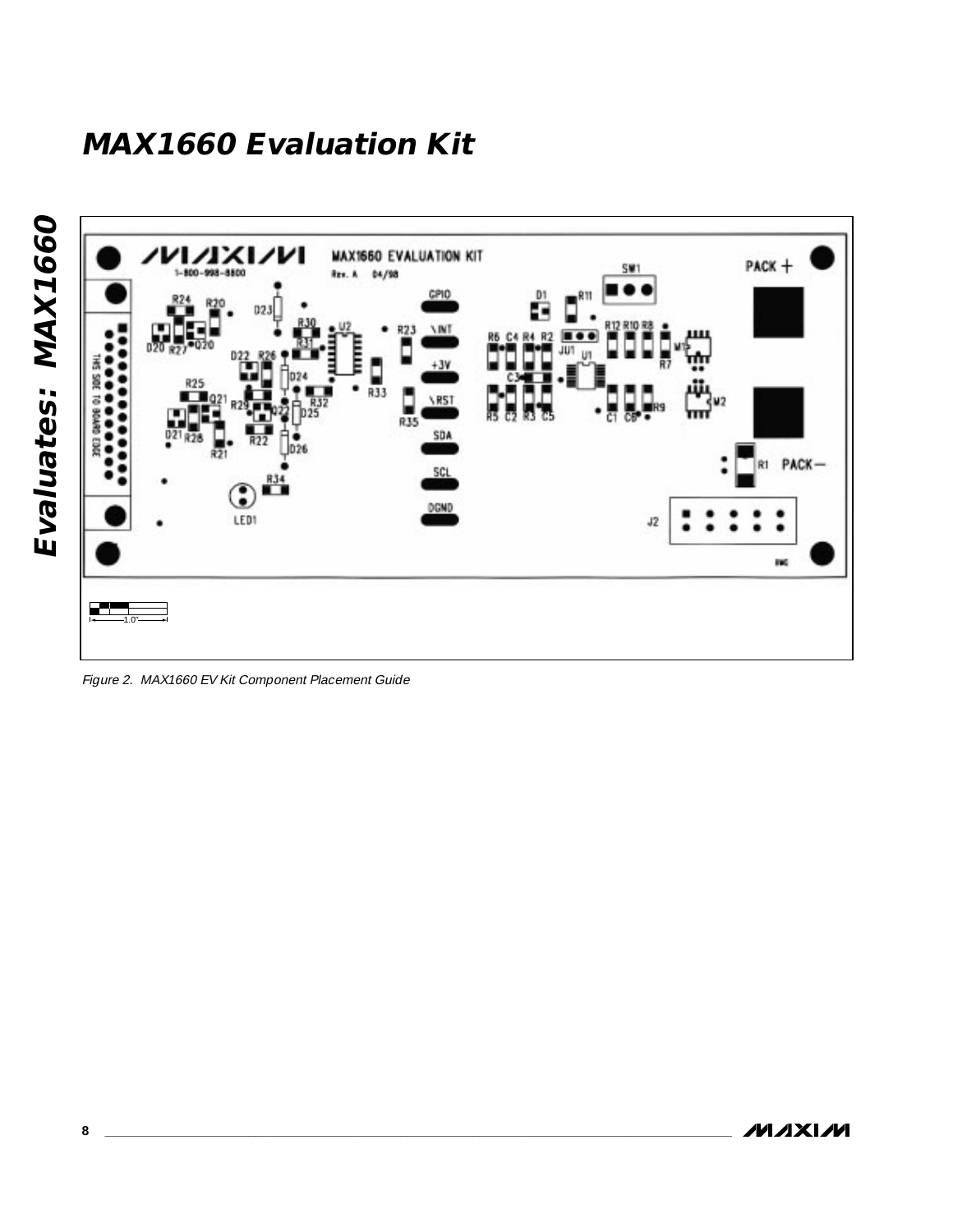

Figure 3. MAX1660 EV Kit PC Board Layout—Component Side

**Evaluates: MAX1660**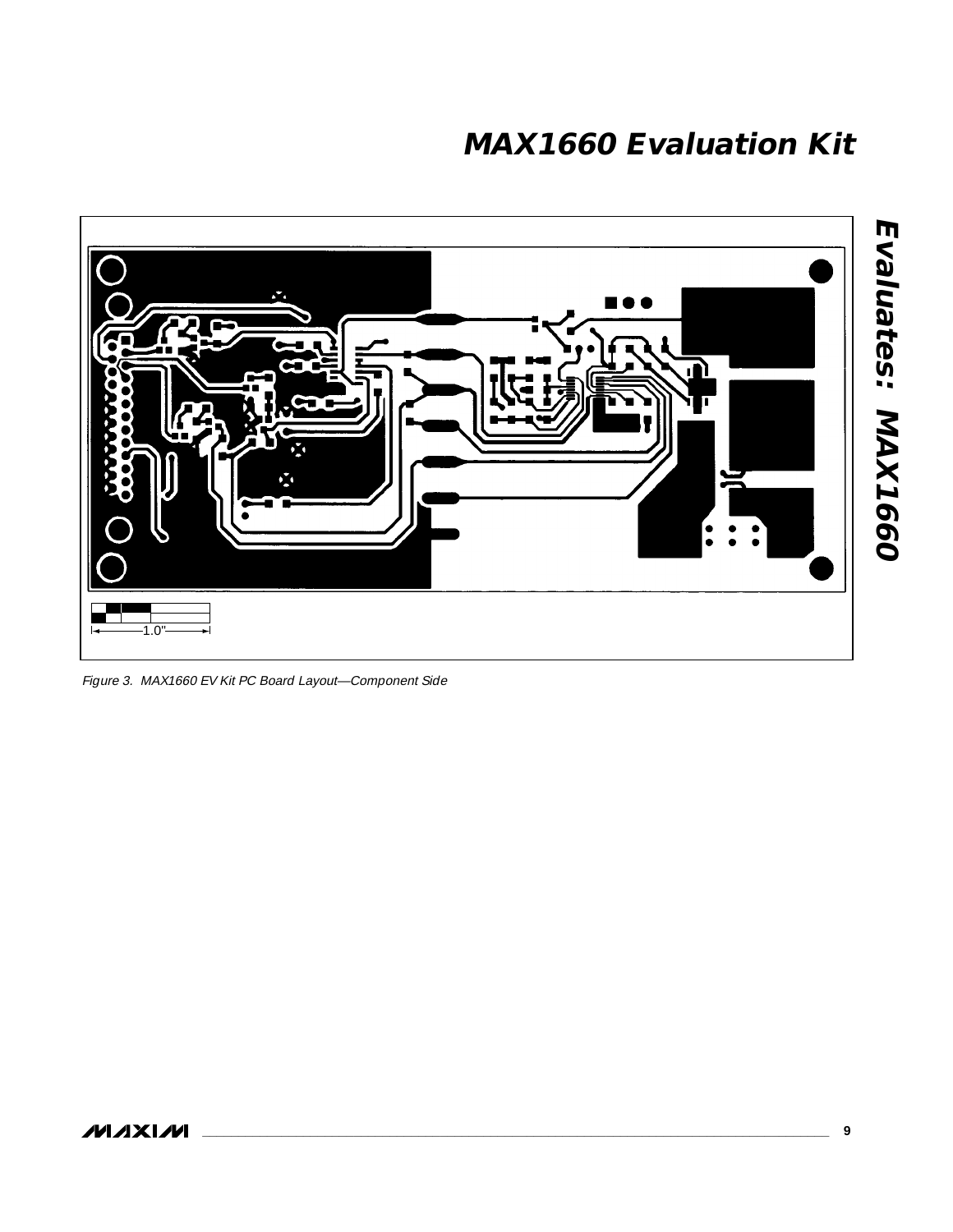



Figure 4. MAX1660 EV Kit PC Board Layout—Solder Side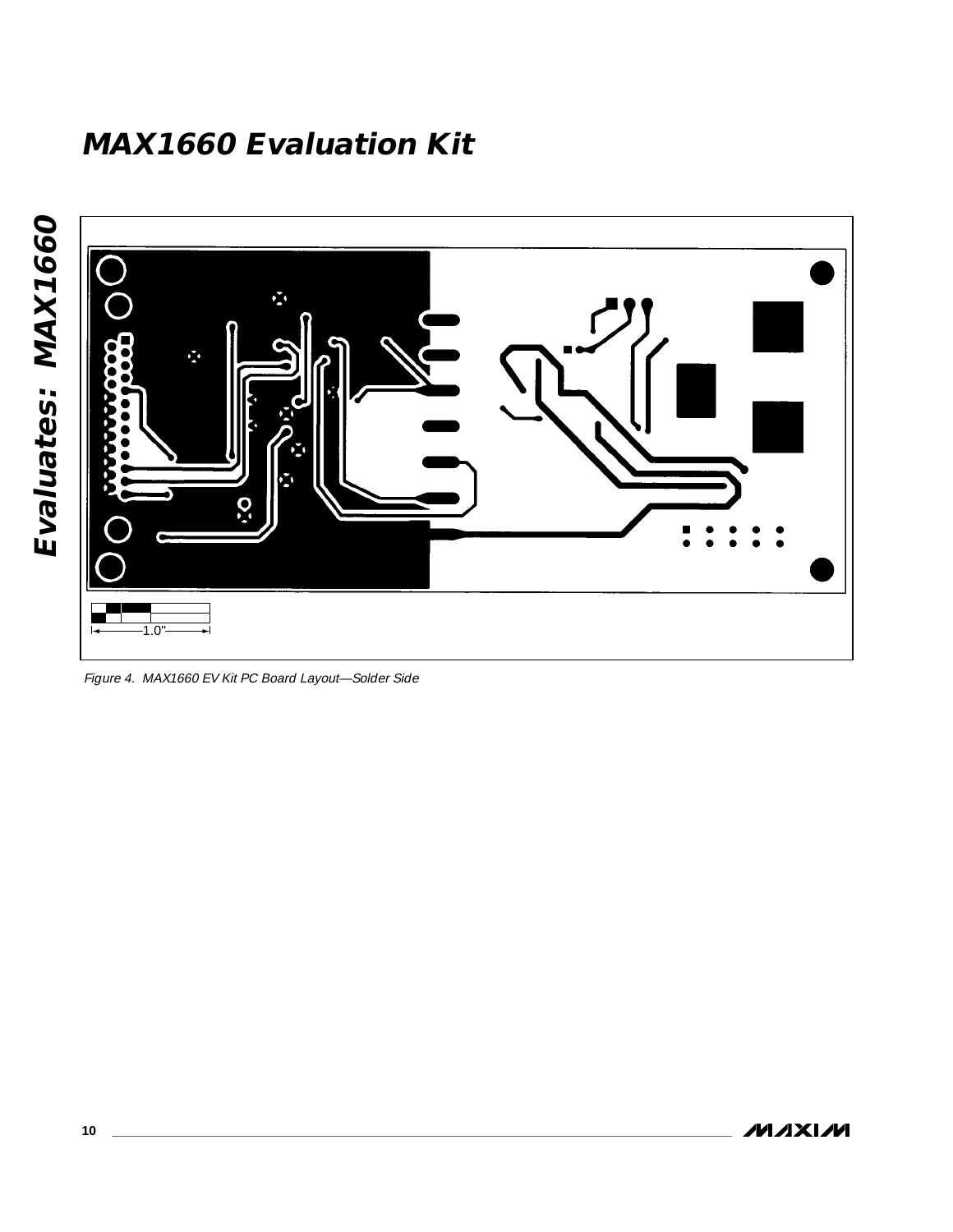**NOTES**

**MAXIM**